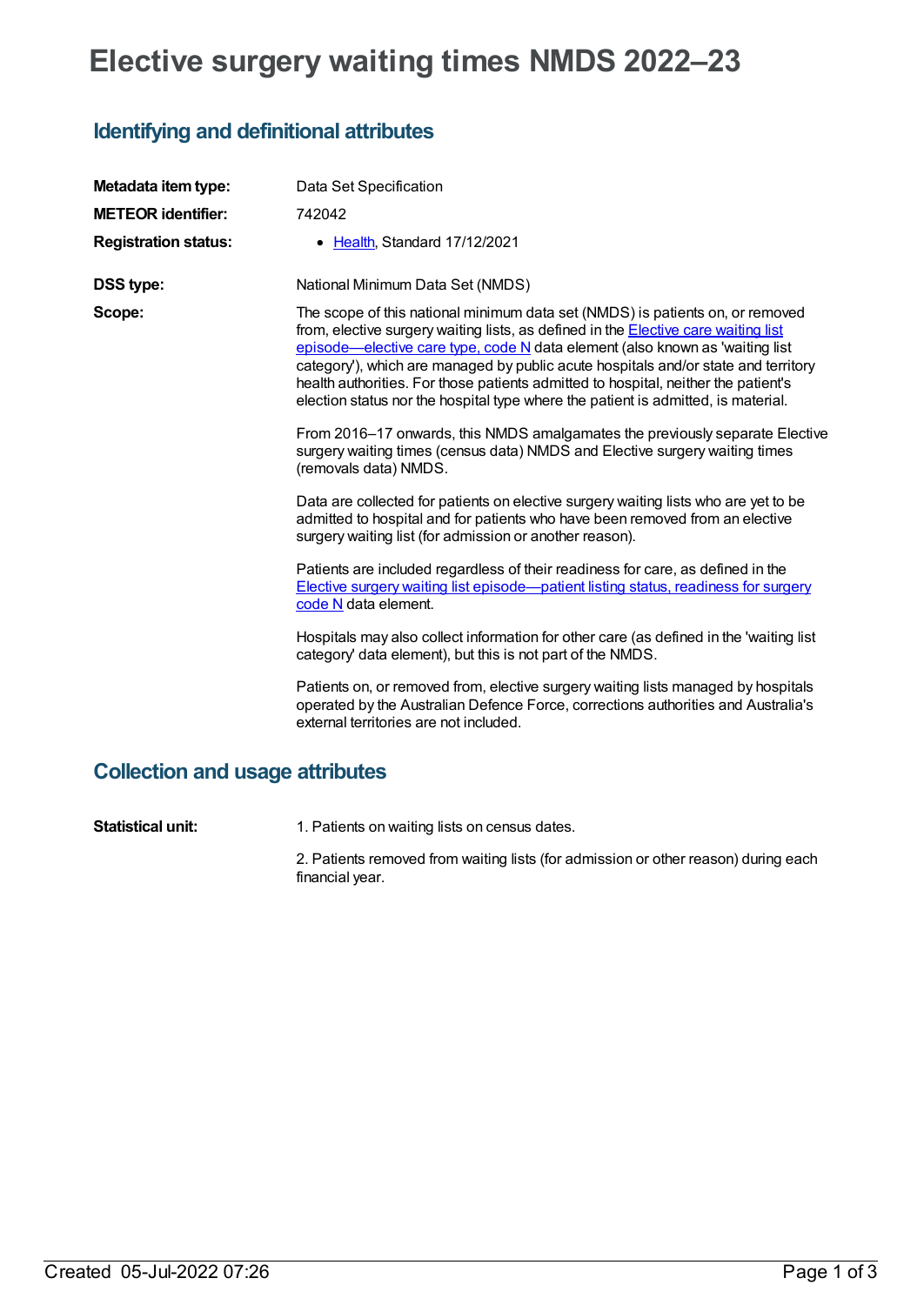| <b>Collection methods:</b>             | <b>Elective care waiting list episode—category reassignment date, DDMMYYYY</b> is not<br>required for reporting to the NMDS, but is necessary for the derivation of<br>both Elective surgery waiting list episode—waiting time at a census date, total days<br>N[NNN] and Elective surgery waiting list episode-waiting time at removal, total<br>days N[NNN] |  |  |  |
|----------------------------------------|---------------------------------------------------------------------------------------------------------------------------------------------------------------------------------------------------------------------------------------------------------------------------------------------------------------------------------------------------------------|--|--|--|
|                                        | Elective care waiting list episode—elective care type, code $N$ is not required for<br>reporting to the NMDS, but is necessary for determining whether patients are in<br>scope for the NMDS. These data elements should be collected at the local level<br>and reported to state and territory health authorities as required.                               |  |  |  |
|                                        | National reporting arrangements:                                                                                                                                                                                                                                                                                                                              |  |  |  |
|                                        | State and territory health authorities provide the data to the Australian Institute of<br>Health and Welfare for national collation, on an annual basis.                                                                                                                                                                                                      |  |  |  |
|                                        | Periods for which data are collected (all data are nationally collated on an annual<br>basis):                                                                                                                                                                                                                                                                |  |  |  |
|                                        | 1. Census data - Census dates are 30 September, 31 December, 31 March<br>and 30 June.<br>2. Removals data - Financial years ending 30 June.                                                                                                                                                                                                                   |  |  |  |
| Implementation start date:             | 01/07/2022                                                                                                                                                                                                                                                                                                                                                    |  |  |  |
| Implementation end date:               | 30/06/2023                                                                                                                                                                                                                                                                                                                                                    |  |  |  |
| <b>Comments:</b>                       | There are two different types of data collected for this NMDS (census data and<br>removals data) and the scope and list of data elements associated with each is<br>different.                                                                                                                                                                                |  |  |  |
|                                        | For the purposes of this NMDS, public hospitals include hospitals which are set up<br>to provide services for public patients (as public hospitals do), but which are<br>managed privately.                                                                                                                                                                   |  |  |  |
|                                        | The inclusion of public patients removed from elective surgery waiting lists<br>managed by private hospitals will be investigated in the future.                                                                                                                                                                                                              |  |  |  |
|                                        | Glossary items:                                                                                                                                                                                                                                                                                                                                               |  |  |  |
|                                        | Glossary terms that are relevant to this NMDS are included here:                                                                                                                                                                                                                                                                                              |  |  |  |
|                                        | <b>Clinical review</b>                                                                                                                                                                                                                                                                                                                                        |  |  |  |
|                                        | <b>Elective surgery</b>                                                                                                                                                                                                                                                                                                                                       |  |  |  |
|                                        | <b>Emergency surgery</b>                                                                                                                                                                                                                                                                                                                                      |  |  |  |
|                                        | <b>Other surgery</b>                                                                                                                                                                                                                                                                                                                                          |  |  |  |
| <b>Source and reference attributes</b> |                                                                                                                                                                                                                                                                                                                                                               |  |  |  |

**Submitting organisation:** Australian Institute of Health and Welfare

**Relational attributes**